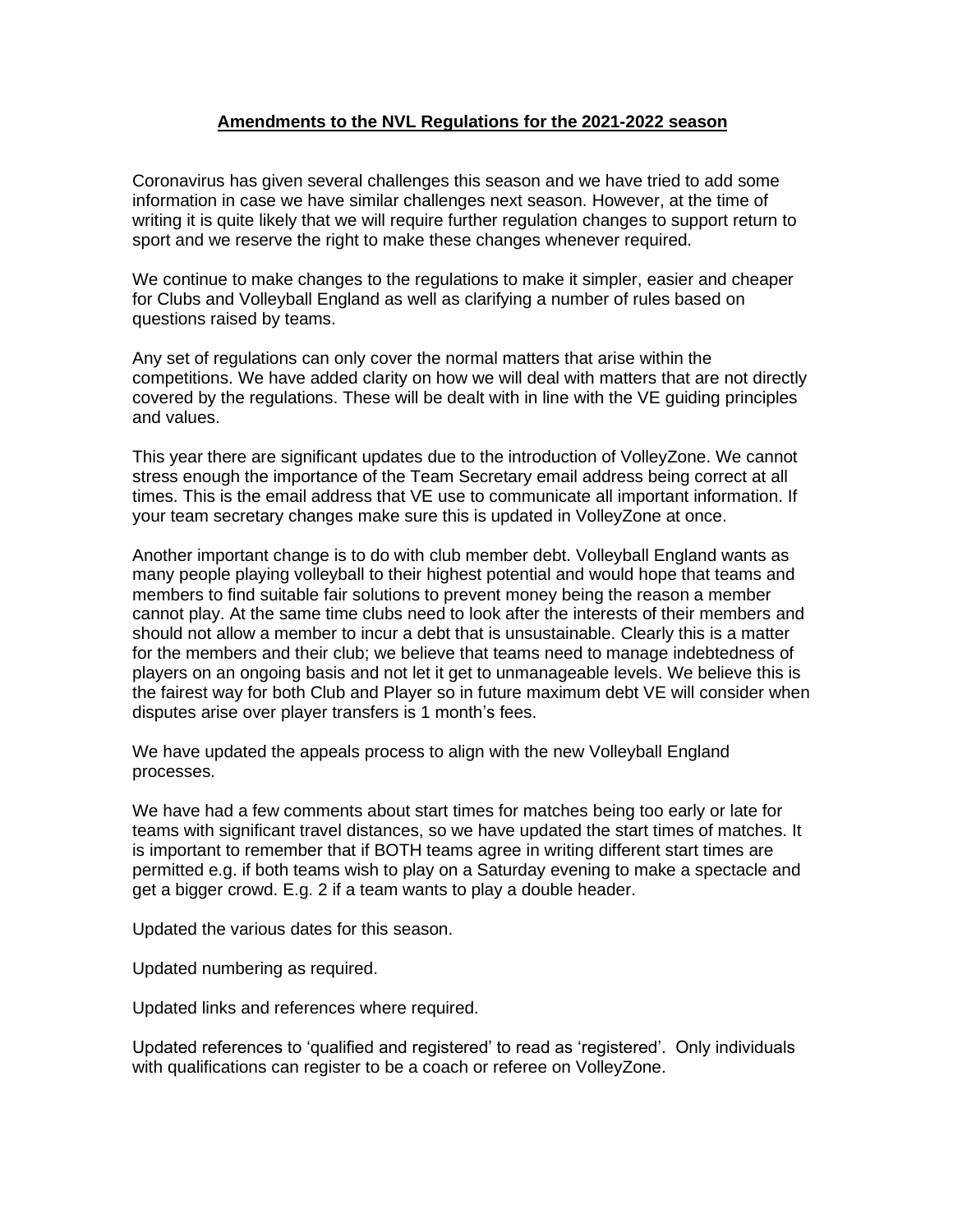# **Introduction to the Regulations**

Competitions regulations should assume the following cascade; FIVB rules of the game unless modified by NVL regulations, unless modified by specific Cup & Shield regulations, unless modified by specific competition regulations.

#### **Section A. Administrative Matters.**

**Regulation A 3. Before competing in any Volleyball England competition, each team must:** iv. Have a registered coach (minimum Level 2) committed to supporting that Team. To help clubs become compliant with the regulation, the full implementation of the rule has been staggered: Clubs who currently have a level two registered coach must remain compliant. All teams in the Super League and Division 1 need to have a Level 2 qualified coach by the beginning of the 2018/19 season. For Division 2 teams, their deadline is the start of the 2019/20 season. Division 3 teams have an extra year and must have a Level 2 coach by the start of the 2020/21 season.

# **Regulation A 4. Conditions of Entry to the National K.O. Cup**

i. Entry into the National KO Cup will not be assumed for NVL teams, entry must be processed via VolleyZone ([www.volleyzone.co.uk](http://www.volleyzone.co.uk/)).

ii. Non NVL teams must be competing in a recognised league or approved for entry by the Competitions Working Group. Players must register on VolleyZone [\(www.volleyzone.co.uk\)](http://www.volleyzone.co.uk/).

# **Regulation A 9. Club Structure**

vii. All NVL correspondence will be forwarded to the relevant team secretaries named in VolleyZone [\(www.volleyzone.co.uk\)](http://www.volleyzone.co.uk/). Any Club specific matters will be addressed to the Club Secretary / Chairperson, as detailed on VolleyZone.

# **Section B. Organisation of Fixtures**

#### **Regulation B 2. During the Season**

i. Matches must be played on the date, at the time and at the venue specified in the National Volleyball League fixtures section of the Volleyball England website, and not any other publication. If there is an error or a fixture has been agreed to be changed by the Competitions Working Group, then the correct details will be updated onto the website.

v. A rearrangement will only be approved when a fully justifiable reason is provided, and a new date has been arranged and agreed by the teams involved. Match start times do not need agreement from both teams, unless they are outside of the times specified in the NVL Regulations. Where teams cannot agree a new date then the appropriate Working Group Lead will specify a date on which the rearranged match will be played, or the original date will stand.

# **Section C. Registration**

# **Regulation C 1. Players**

i. All teams should register a minimum of 8 players by the 1st September before the start of the season. A valid registration requires a player to register via VolleyZone

(www.volleyzone.co.uk) for the appropriate NVL Player Registration. The player must also be aligned to their NVL Team by completing the join team process. Failure to adhere to the deadline may result in a £25 administration charge.

ii. It is the responsibility of the team or club of a newly registering a player to ensure the eligibility of the player to be registered. Players who are subject to transfer requirements must be correctly transferred. Player registration information for the previous seasons is available on the Volleyball England website, recorded in VolleyZone (www.volleyzone.co.uk) and from the Volleyball England Hub.

iii. Clubs with more than one team may delay allocating their players to a specific team on VolleyZone (www.volleyzone.co.uk) until a week before their Club's first match. It is the club's responsibility to ensure that the players are correctly registered for the team that they will play for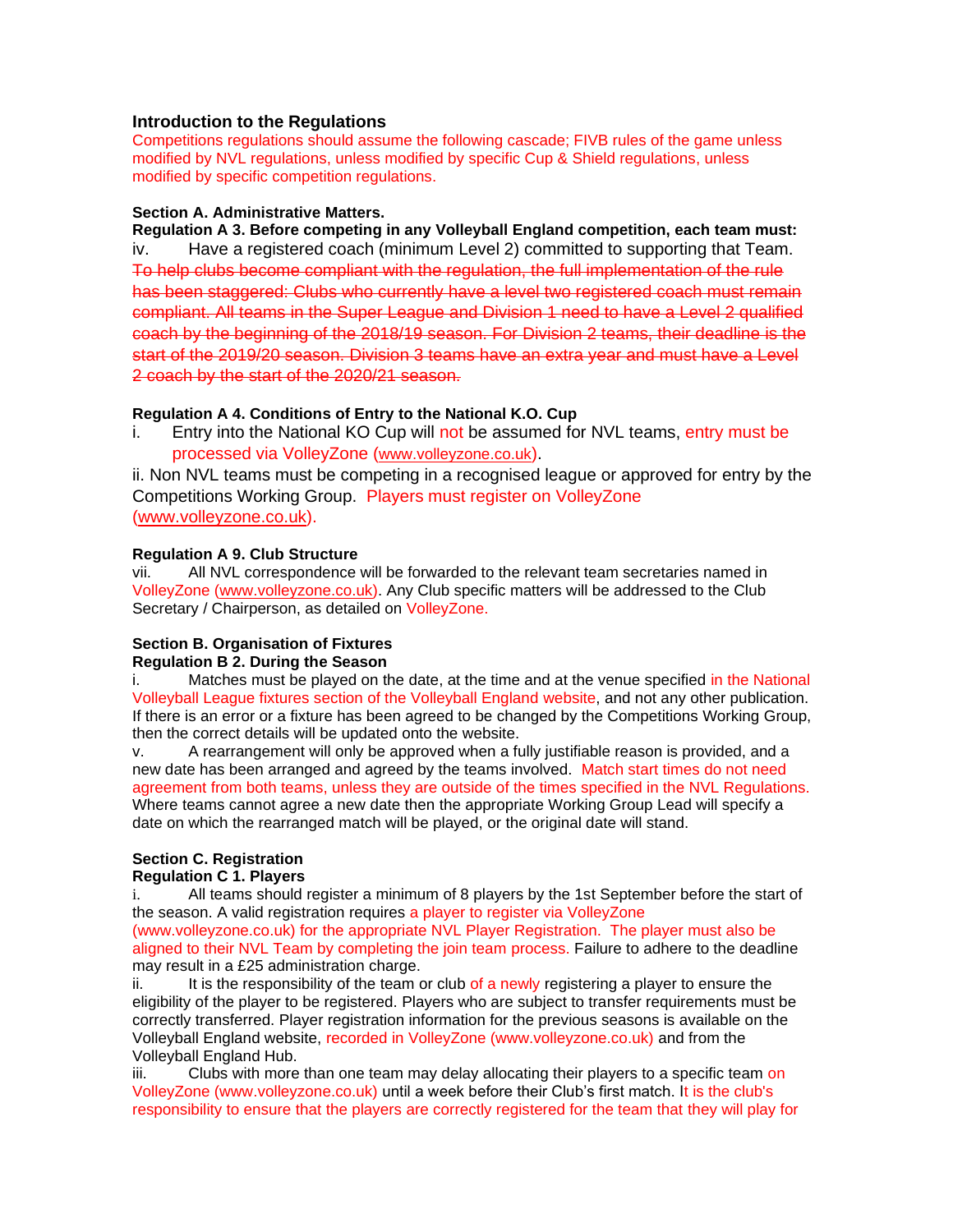in the NVL on VolleyZone before they play. Using the team leave / join requests players and clubs can move players between their NVL teams.

vi. A junior player (Under 18 on 1 September of the current season) playing in a junior competition may also play for their Club in a senior competition, providing that they have registered for the correct NVL Junior Player Registration.

# **Regulation C 2. Technical Members of the team**

i. Any other personnel needing to sit on the team bench under FIVB International Rule 4 must be registered on VolleyZone [\(www.volleyzone.co.uk\)](http://www.volleyzone.co.uk/).

iii. Only a registered Coach with Volleyball England will be able to undertake the role of Head Coach during a match.

v. Registered players who wish to assist another team/club as Bench Personnel are required to hold a separate Bench Personnel registration for the team(s) they will be assisting, and this must be presented to the Scorer.

vi. All Bench Personnel (including Coaches) must register with Volleyball England via VolleyZone [\(www.volleyzone.co.uk\)](http://www.volleyzone.co.uk/) for their team.

# **Regulation C 3. Transfers**

v. International Transfers;

(3) It is the responsibility of Teams to ensure that any player requiring an International Transfer completes this before playing in the NVL.

vii. Transfers will not be allowed if any of the following circumstances apply:

(2) The player has not discharged any documented indebtedness to the current club,

e.g. subscription arrears (limited to one month's fees maximum), kit etc.

# **Section D. Preparation for Matches**

#### **Regulation D 1. The Home Team is responsible for:**

- iii. Unless otherwise agreed in writing by the opposition, start times for matches must be:
- (1) Single matches on Saturdays and Sundays between 11:30 & 16:00hrs
- (2) Double matches on Saturdays and Sundays between 11:30 & 14:00hrs
- (3) Triangulars between 11:30 & 12:30hrs
- v. Facilities

(3) Height Clearance-minimum 7.5m above playing surface

 $\overrightarrow{6}$  Lighting-adequate, even, minimum 500 lux

vii. Supplying a competent Scorer and a visual scoreboard in all Divisions and at least two competent Lines Judges in Division 2 and above.

#### **Regulation D 2. Playing kit**

iii. Compression - must be black or white or the same as the corresponding part of the sleeves and uniform, for example red shirt, red compression sleeves, shorts black shorts, black cycling shorts.

# **Regulation D 3. Expenses for Match Officials:**

Note: Travel expenses are to be claimed as either actual expenses (public transport) or at current Volleyball England rate (£0.25 per mile private car). The fee for all 3 matches of a triangular is 3 times a single match fee.

#### **Regulation D 5. Cup Fixtures**

ii. The home team in Cup and Shield fixtures must inform both the Cup Lead and the NVL Officials Group Member of the date, venue and warm-up time of the fixture, within 4 days of the home team being aware of hosting their next match. Failure to do so will result in a £25 fine being levied.

Matches are to be played on the date published in the draw. They can only be moved if both teams agree and with the permission of the Cup Lead.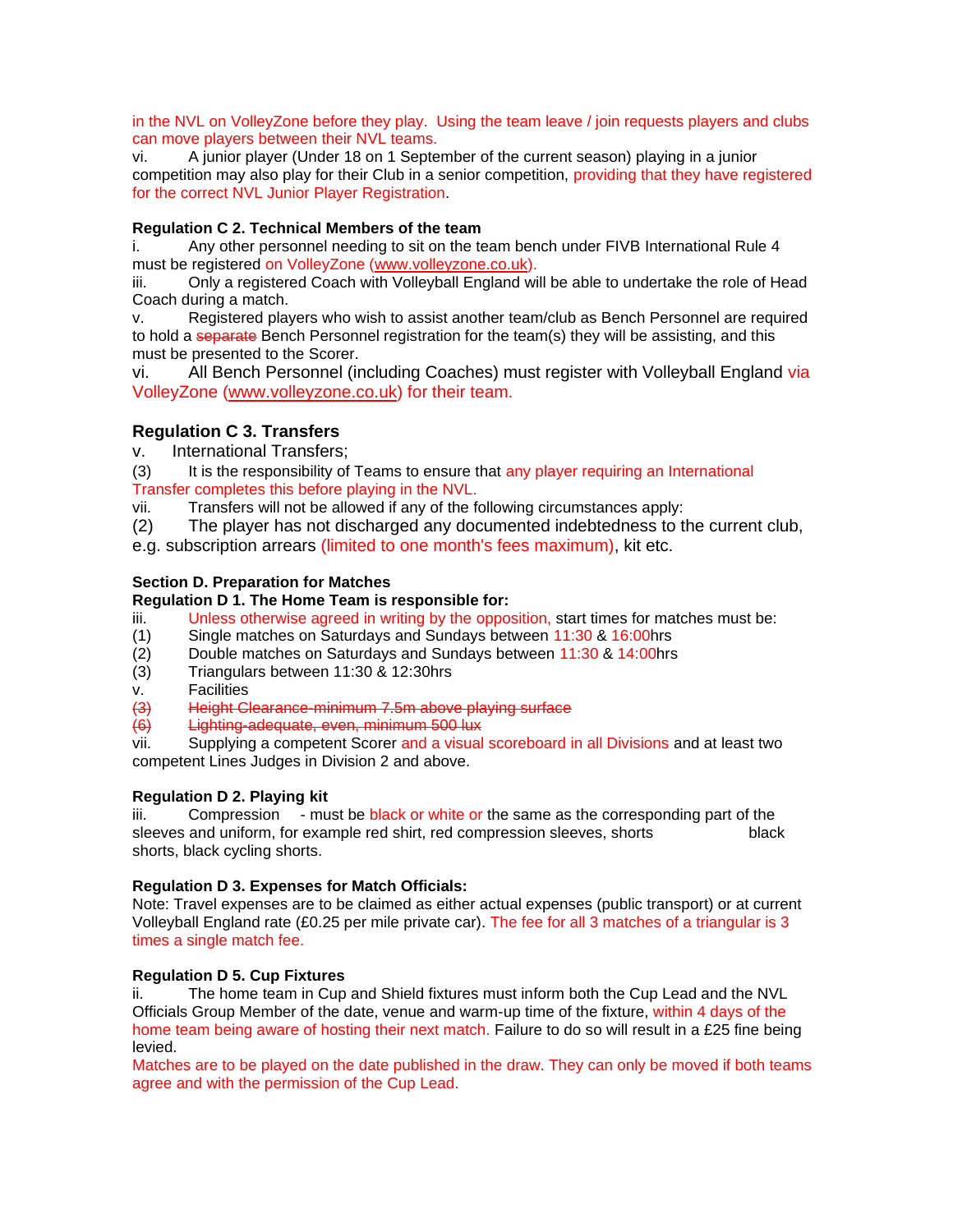#### **Section E. Arrangements at Matches**

#### **Regulation E 1. Regulations of play**

ii. Technical timeouts will be used in all Super League and Division 1 NVL matches. In Divisions 2 and 3 they are optional. They will be used by default unless both teams request they are not used. If the third match of a Triangular starts more than 5 Hours after the Warm Up Time of the First match, then TTOs will not be allowed.

#### **Regulation E 3. The Schedule**

i. The times listed on the Volleyball England website specify the start of the official warm up period, and the match start time. The official warm up period shall be 30 minutes before the match start time. The scoresheet shall record the actual start time of the match i.e. the first service.

#### **Regulation E 4. Arrival of teams**

i. It is advised that a team allows an hour contingency plan whether travelling by public or own transport, with an arrival time of at least 30 minutes before the warm-up is due to start. Should a team not be able to fulfil its fixture, then a member of the team will need to contact the opposition as soon as possible, utilising numbers available on VolleyZone or website for Secretary, Coach, other personnel and venue as required. Home teams should then advise the referees, Volleyball England Hub and Divisional Working Group Lead immediately. Should a fixture not be played then the Competitions Working Group shall consider the available evidence and rule as to whether the match should be replayed, forfeited, declared null and void and any sanctions applicable.

iv. Away teams are responsible for planning their route of travel and are responsible for any charges or fines resulting from tolls, low emission or congestion charging zones.

#### **Regulation E 6. The Players**

i. Only players who are correctly registered with Volleyball England via VolleyZone (www.volleyzone.co.uk) may play in competitions.

ii. Any missing player registration details will need an explanation: 'With Vollevball England' will not be accepted. Any player without registration details at a match must have an email from Volleyball England (and present photographic identification e.g. driver's licence, passport, etc.) to confirm registration.

ii. All players in a team, apart from the Libero(s), must wear a strip of identical colour and design with regulation size numbers on the front and back. The numbers 1-20 only may be used. The Libero(s) shall wear a different coloured, easily identifiable, numbered shirt (1-99); if a team has 2 Liberos, their shirts do not have to match each other.

iii. Teams may register players on the day of the game via VolleyZone [\(www.volleyzone.co.uk\)](http://www.volleyzone.co.uk/), providing that NVL Transfer and International Transfer regulations are adhered to.

(1) This shall be done by means of presenting a correctly completed registration form, including photograph affixed (or proof of photo emailed to

[competitions@volleyballengland.org\)](mailto:competitions@volleyballengland.org), the appropriate fee, and completed transfer certificate, if required, to the match Referees. A player will not be allowed to play unless all the above is produced. If satisfied with the completion of the form, the First Referee shall record the registration in the 'remarks' box of the scoresheet recording details of all items presented.

(2) The team registering the player shall forward the completed form by first class post at the end of the game. The appropriate fee plus a £5.00 administration fee must accompany the registration. The match will be forfeited if the player is not registered (form & payment) within the stated time.

(3) Confirmation that a player's registration is with the Volleyball England Hub must be obtained if the players details do not appear on the website within 7 days of submission. Failure to obtain this confirmation will make this player ineligible to play until the completed documentation has been received.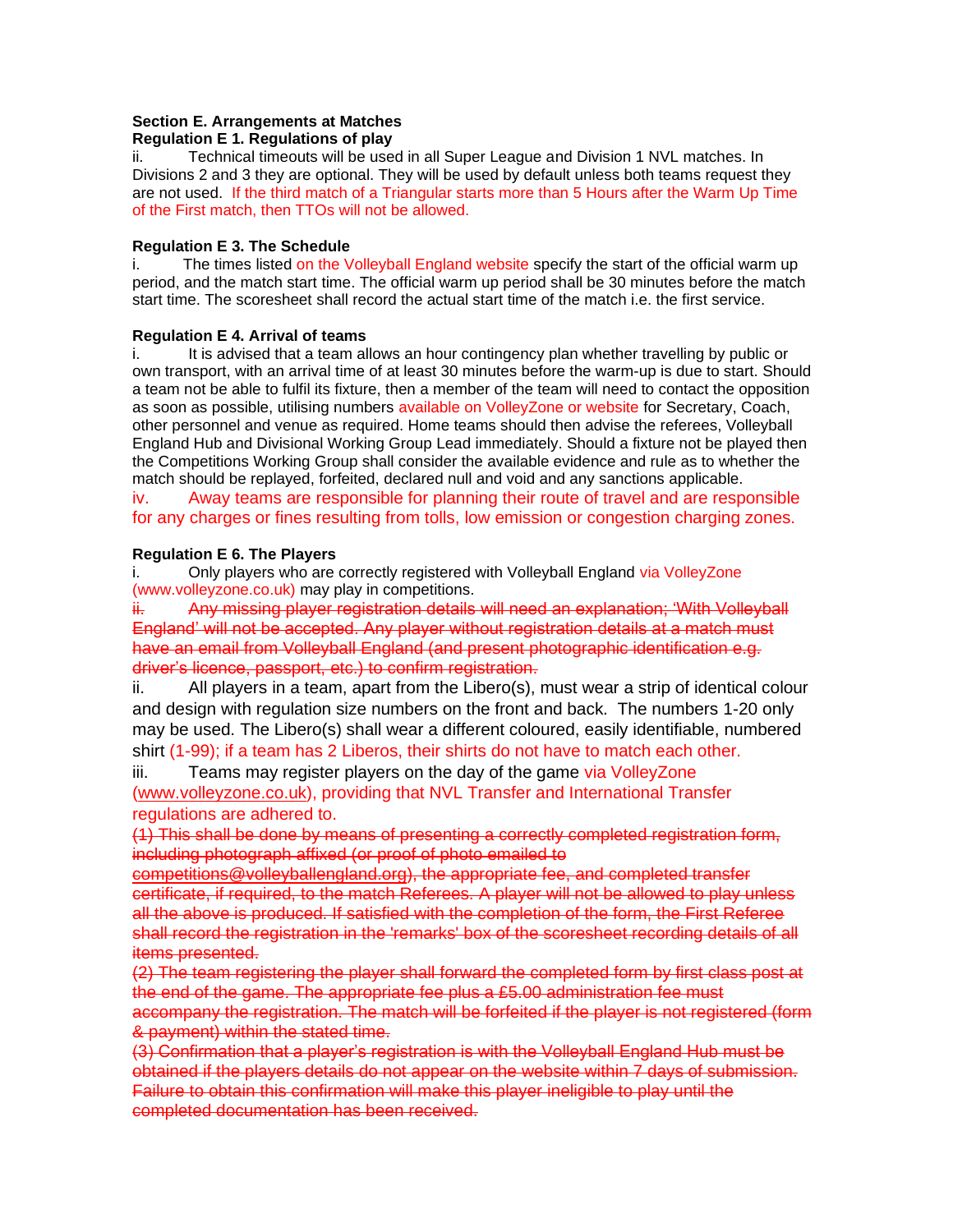(4) Teams registering players on the day of a game are making a clear and binding statement that the player can be registered. This means that the player involved is either an existing bona fide member of the club, is a free agent under the terms of transfer regulations or is being properly transferred. In the case of transfer, the transfer certificate should be presented to the First Referee at the match. A player who is subject to transfer must have a completed transfer certificate present to be able to register on the day. A player in breach of this regulation will be deemed ineligible and the team forfeits any matches the player is involved in and may be subject to disciplinary action. (Player information for the preceding 2 seasons is available on the Volleyball England website or from the Volleyball England Hub).

(5) In case of any doubt teams should contact their Divisional Working Group Lead and provide written details of the facts and obtain advice.

iv. NVL Player registration details (as shown on the Volleyball England website) accompanied by a Volleyball England NVL Team Sheet and Bench personnel registration details are to be presented to the Scorer at least 30 minutes prior to the start of the match. Referees must check identity and validity of player and bench personnel registration details and note all irregularities on the scoresheet. A new Team Sheet must be presented for every match.

#### **Regulation E.10 Post Match Refreshments (NVL and Cup/Shield)**

Post-match hospitality is expected at all NVL matches including the Cup and Shield, unless agreed otherwise between the teams and officials. If post-match hospitality is not provided where desired, a fine of £100 will be levied on the host team. It is the responsibility of the Away team to inform Home teams of any allergies and dietary requirements etc, and if the Home team cannot meet these then they should advise them in the Match Confirmation.

# **Section F. After the Match**

#### **Regulation F 1. Scoresheet and Match day protocol**

Notifying by email the Volleyball England Hub via [competitions@volleyballengland.org,](mailto:competitions@volleyballengland.org) Result Co-ordinator via [ve.resultsservice@btinternet.com](mailto:ve.resultsservice@btinternet.com) and the Referee Co-ordinator and the Divisional / Cup Lead if the match did not take place or that the match was unfinished.

ii. Sending the top copy of the Scoresheet. Libero Control sheet (as necessary) and for Super League matches only, a copy of the match day programme to the Volleyball England Hubby first class post on the first working day after the match. In the event of late arrival of this copy at the Volleyball England Hub, the date of cancellation of the first-class stamp will be used to see whether a team should be fined. An email with a legible photo or pdf sent to [competitions@volleyballengland.org](mailto:competitions@volleyballengland.org) is also acceptable. (if you choose to email the information you should keep the hard copy of the scoresheet until the start of the following season in case of any queries).

### **Regulation G 7. Competitions** Disciplinary Committee

i. There shall be a right of appeal of the decision of the Competitions Working Group to the Volleyball England Disciplinary Committee. Any appeal must be submitted to the Volleyball England Hub within 10 days of the Appeal decision date. Please refer [here](https://www.volleyballengland.org/~media/docs/Grievance%20and%20Disciplinary%20Policy.pdf) for more details.

## **Section H. Misconduct**

#### **Regulation H 7. Conduct**

i. The Competitions Disciplinary Sub Committee is empowered to discipline a player, coach, club, team or team follower whose actions are considered to bring the game into disrepute. The Sub Committee is empowered within its absolute discretion to suspend or fine a coach, player, club or team in circumstances where it considers it appropriate. These provisions apply to NVL/KO Cup Competitions, Student, Junior, Sitting, Beach tournaments and any other competition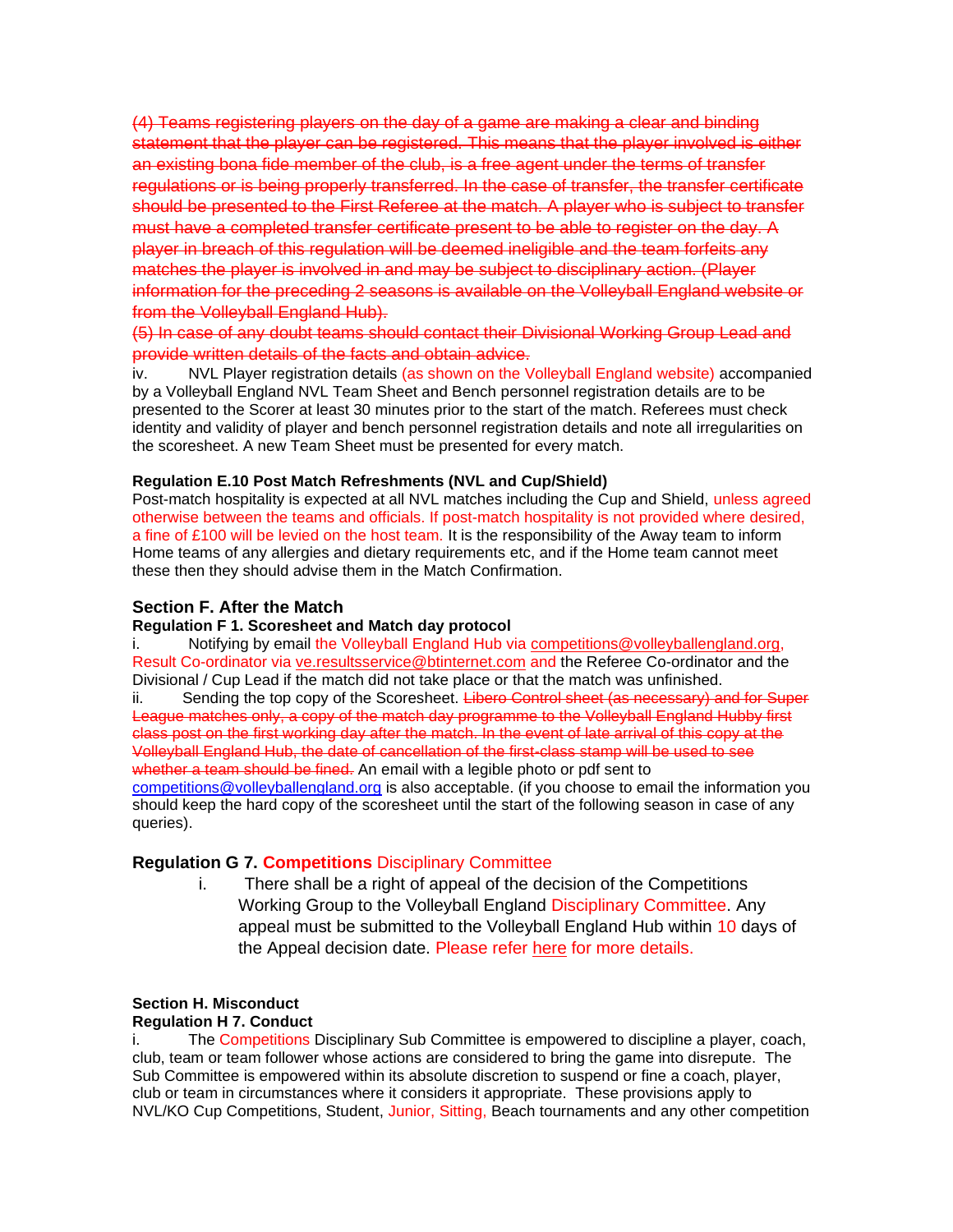in which Volleyball England registered players may participate. The Officials Group is responsible for any disciplinary action relating to match Referees.

# **Section I. End of Season**

**Regulation I 1.** Any club or team not entering for the ensuing season must notify the Competitions Working Group by  $30<sup>th</sup>$  April in any given season; otherwise all fees and goodwill deposit will be retained.

# **Regulation I 2.** Teams are required to notify the Volleyball England Competitions Department of players registered at the start of the season, who no longer play for that team.

# **Regulation I 4. European Competition Entry**

i. If teams are considering entering European Competitions, teams must indicate their intention in writing to the Competitions Working Group by 30th April.

# **Section J. Regulations for Specific Competitions Regulation J 1. Volleyball England K.O. Cup**

iv. Players must be registered with their respective teams on VolleyZone (www.volleyzone.co.uk). Non-NVL teams whose players cannot produce a Local League player registration (photo) card must provide a list of all players who will play in the Competition to the competitions@volleyballengland.orgat least a week prior to playing in the competition. This will need to be verified by the Local League, and email confirmation will be provided to the team. Teams must present the email approval to the match officials, and players must produce photo ID (e.g. Passport, Driving Licence) to verify their identity at the match.

### **Section M. Blood Injuries Regulation M1.**

It is required that Teams equip themselves with a small box with disposable gloves, antiseptic wipes, disinfectant, cloths and nappy sacks for safe disposal. All contaminated material including any used gloves should be doubled bagged before appropriate disposal.

# **Section N. Minimum Operating Standards**

Please refer to the table below for when and how each MOS is expected. For this season only where an MOS has increased there will be no penalty for failing to meet this MOS to enable clubs to plan and budget for this implementation. Penalties will still apply where the MOS is either the same or lower than last season.

|                                          | <b>Super League</b> | Div1                  | Div <sub>2</sub> | Div <sub>3</sub> |
|------------------------------------------|---------------------|-----------------------|------------------|------------------|
| <b>Team List</b>                         |                     |                       |                  | Y                |
| Subs Equip<br>Paddles &<br><b>Buzzer</b> |                     |                       | Y                | R                |
| <u>Kit</u>                               |                     |                       |                  |                  |
| Shirts 1-20                              |                     |                       | Y                | R (1-99)         |
| <b>Shorts</b>                            |                     |                       | Similar          | Similar          |
| <b>Socks</b>                             |                     |                       | R                | R                |
| Line Judges                              |                     |                       |                  | R                |
| Live Stream                              | Y (with scores)     | Y (no scores<br>regd) | R                | N                |
| Match<br>Programmes                      |                     | R                     | N                | N                |
| <b>Match Reports</b>                     | R                   | Ν                     | Ν                | Ν                |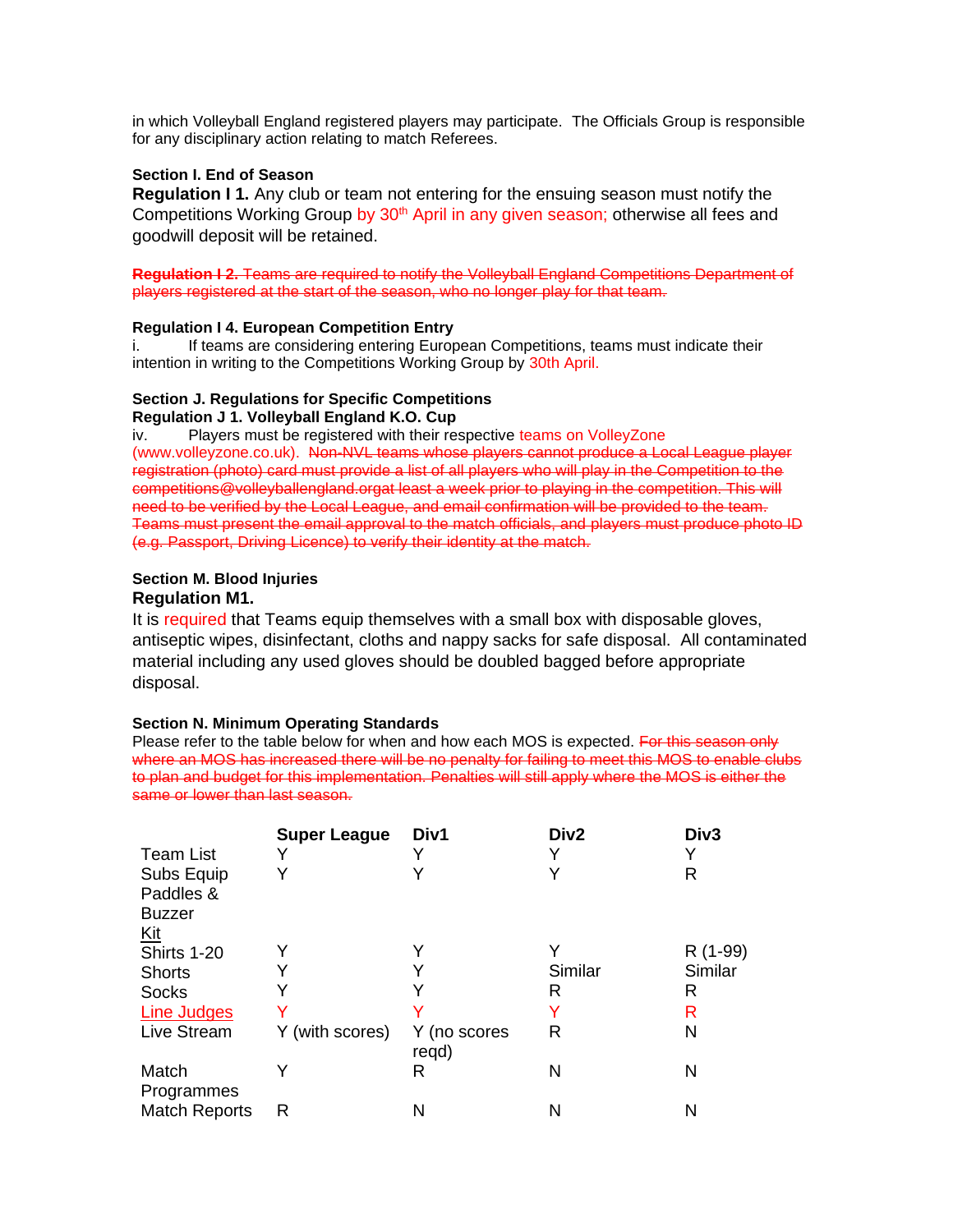# R = Recommended

# **Section P. Appendices**

#### **Appendix A – Procedure for Player Transfers**

1. Player Transfers are required to be completed via VolleyZone (www.volleyzone.co.uk) using the Team Leave / Team Join request process.

2. On a Player request to leave old Team, the old Team are required to approve the request on VolleyZone or inform the Hub via competitions@volleyballengland.org as to why any request is being withheld within 7 days of the request, providing any relevant evidence at the time of notification. Failure to approve the request within 7 days without proper notification to the Competitions Working Group or reasons for objection will result in a fine of £20.00 and thereafter, such penalty as the Competitions Working Group may decide. Failure to approve the request and/or failure to give proper notification will result in the Hub being able to approve a player being transferred irrespective of the lack of consent from the Team.

3. Releasing clubs should refer to Regulation C 3 regarding reasons for objecting to the proposed transfer.

4. Teams must manage indebtedness of their players within season. The Competitions Working Group will only accept player debts to a maximum of one month's fees with appropriate evidence.

5. On a Player request to join new Team, the new Team are required to approve the request on VolleyZone to complete the process.

6. There will be a £22.00 transfer fee applied at the time of joining the new Team on VolleyZone.

# NOTES:

The Competitions Working Group is empowered to approve transfers, provided that the process is complete and in accordance with the above.

The onus is on the club holding the player registration to advise of any reason why the transfer cannot be completed as requested.

Once approval has been given in VolleyZone and the process or in the absence of approval within specified timescales, the transfer will be approved by the Hub. A current club refusing to release a player MUST provide proof of indebtedness or contract within 7 days of receipt of request to leave. In the event of dispute, the Divisional Lead will decide.

#### **Appendix C – Pre Match Protocol**

f), -13 mins, Presentation of teams. Teams to line up on the side lines near the scorer's table from the third meter line towards the respective baselines. Captain, followed by starting libero, then players in number order, and second libero. On the first referee whistle 12 players to enter the court lining up laterally in the middle of the court facing (the scorer table or the main TV camera). Referees to walk towards the first referee chair. The players of the two teams shake hands and return to their respective benches. Referees to return to the scorer's table.

#### **Appendix E – Guidance in the event that a season ends prematurely**

Although the exceptional circumstances may require the Competitions Working Group to modify the guidance below, we thought it important that teams are aware of how we would most likely treat this circumstance

- a. Season likely to be completed if at least 60% of scheduled matches in all divisions have been played.
- b. All un-played matches will be awarded as a draw.
- c. If the season is not completed there will be no promotion or relegation.